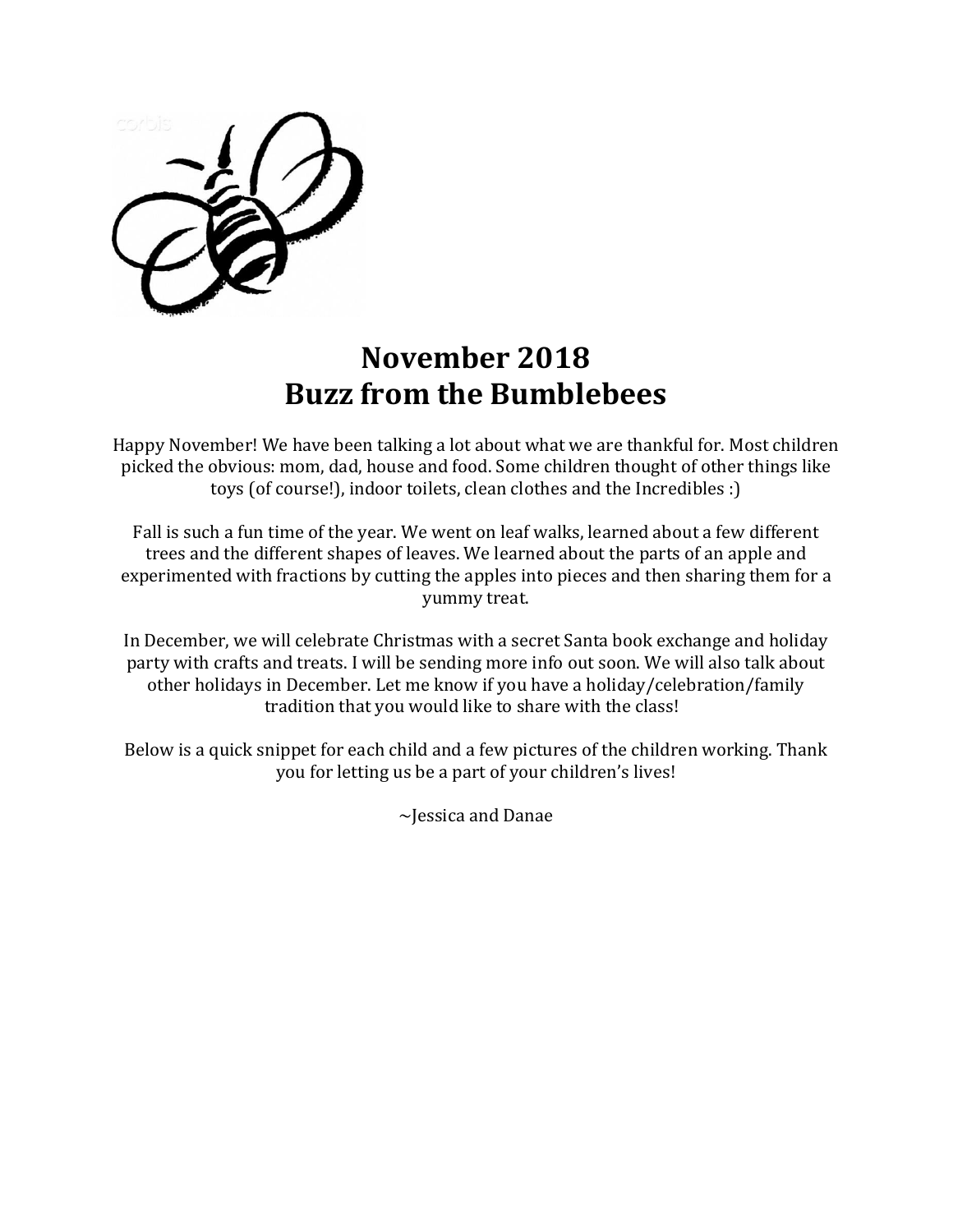

**Aspen** has been working almost daily on the *addition strip board*. She is starting to recognize the commutative law of addition where 2+5=7 & 5+2=7. She was also excited to start an *italic folder* recently. She is practicing writing letters on the line and spacing between those letters.

**Ava** has been working on *puzzle words* (also known as sight words). These are words like the, was, are. They cannot be sounded out and need to be learned by sight. She also enjoys the *syllables work*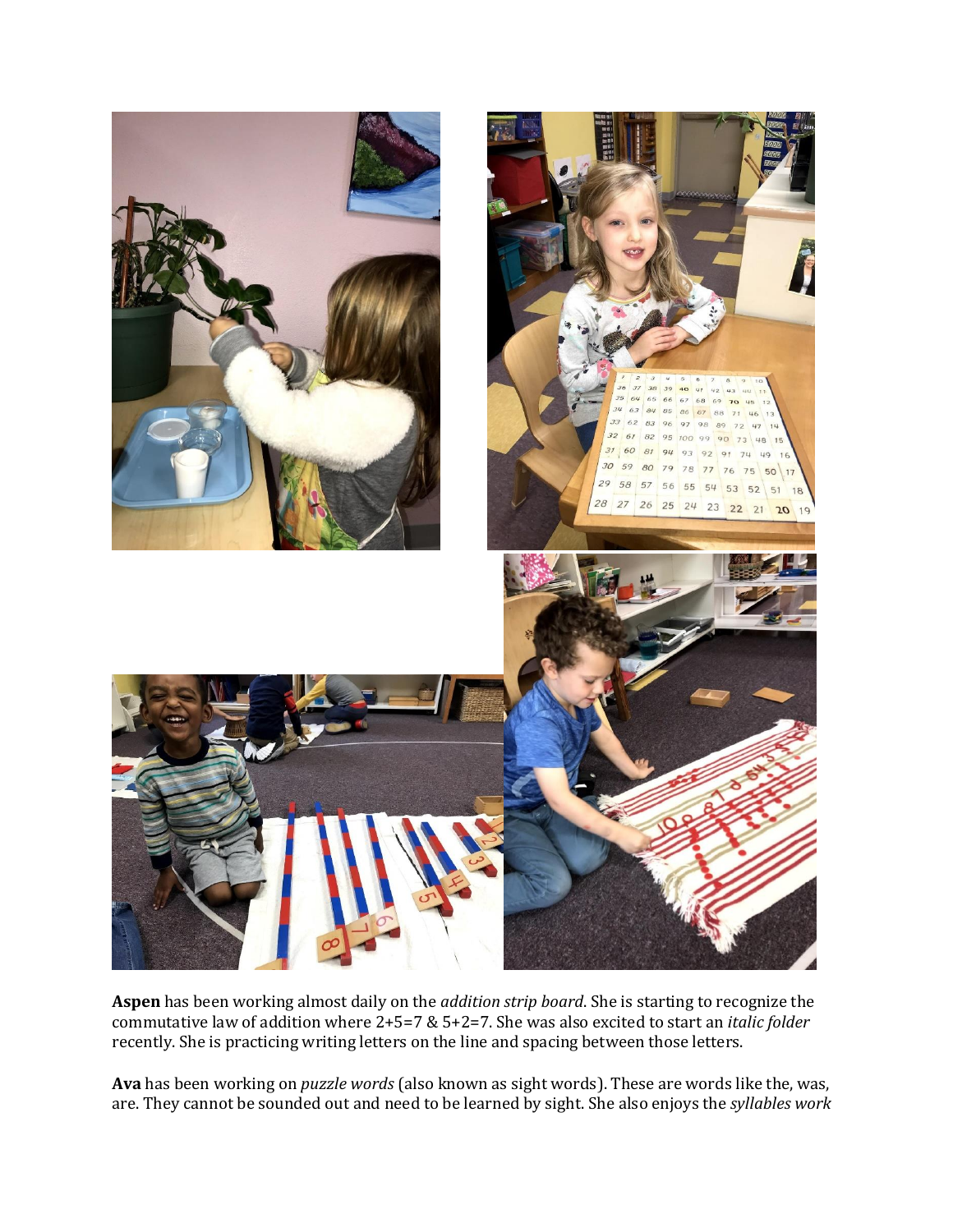where the children match pictures of one (dog) and two (pumpkin) syllable words to numbered cards.

**Emma** loves painting on the *easel*. Even though she is one of our youngest children, she loves helping the other kids get their painting paper ready and clipped to the easel. She likes to play the *sound bingo game*. In a small group, the leader shows a letter and says the sound. Then the children check their cards to see if they have a match.

**Findlay** likes anything water related! *Pouring* activities are helping her strengthen hand muscles, gain fine motor control, and preparing her for pouring her own drink at snack time. We have *baby washing* out and there are many steps to this lesson: getting water for the basin, soaping up a washcloth, rinsing and drying the baby.

**Hank** has already made it to 260 on his *number roll*. He is able to identify and name numbers into the hundreds now. Writing these numbers in sequential order is helping him recognize numbers and is helping his penmanship along with writing the numbers correctly (fixing those backwards 2's!). He continues to love art and makes his own creations almost daily. He is beginning to recognize more sounds through working with the *sandpaper letters* and is able to read more words now.

**Harvi** is also an art lover! She started a few weeks ago on the *addition strip board* work and has already figured out how to count in her head to find the answer! After much practice with *sewing a button* and showing us that she can follow all of the steps, she was ready for *embroidery- pillow making.* This takes a lot of patience and control to do!

**Jean-Nicolas** is working on counting and identifying teen numbers with the *hanging teen beads*. He counts a ten bar (ten beads fused together) and places it next to a bead bar of a number less than ten. Then he counts them together and matches the quantity to the numerical symbol. He has also been interested in the *puzzle maps* lately and is learning the names of the countries in *North America* and provinces in *Canada*.

**Joshua** likes the *hammering board*. Tiny nails are hammered into a cork board making designs with wooden geometric shapes. He likes using the *number rods* to count quantities up to 10 and uses the *sandpaper numbers* to match a symbol (3) to its quantity (\*\*\*).

**Julian** is also working on identifying and writing teen numbers with the *teen boards* material. He loves exploring with the *knobless cylinders*, grading and stacking the cylinders that vary in height and width.

**Kylee** enjoys making shapes with the *metal insets* (a stencil type work). She then likes to "poke" them out with the *pin pricking* work. This lesson is usually reserved for older children because it has a sharp point and takes much focus and concentration to be careful and productive with, but she is so mindful and focused when using the work! She also loves art and water activities.

**Leia** has been working with the *color wheel*. Eye droppers are used to drop the three primary colors in a circle pattern. Then those colors are mixed and the children see the secondary colors as well. She is practicing correctly ordering numbers 1-12 and writing those numbers with *o'clock lesson*. This work is preparing her for telling time starting with recognizing the hour (short) and minute (long) hands.